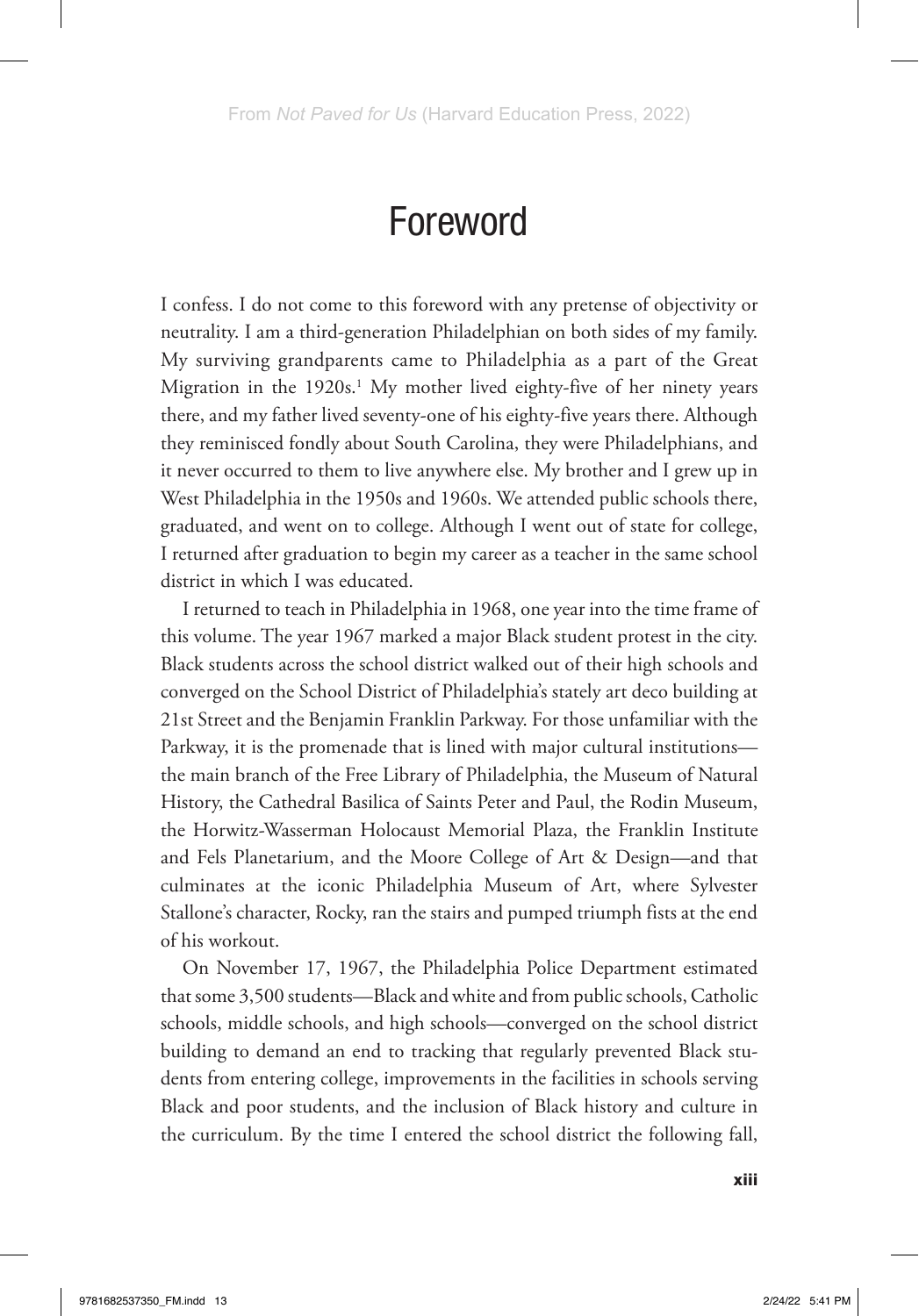## xiv*Foreword*

changes had already begun to happen. The people who had been working on Black history curriculum were moved out of the social studies office into the new office of African American studies. William Green and Gwendolyn Brightful led that office for many years and produced curricula that spanned social studies, literature, art, and music. It may have been one of the only standalone offices of African American studies in a public school district.

When I was hired, the school district was led by two "progressives"<sup>2</sup>-Superintendent Mark Shedd and the very well regarded (by liberals) Ricardson Dilworth as president of the Board of Education. Dilworth had previously served as mayor of the city. They inherited a school district embroiled in scandal and locked in a struggle with the federal government over its maintenance of racial segregation. The district was about 70 percent Black and other students of color, and its teachers were about 70 percent white. It was a large district serving 280,000 students in about 280 schools. (Today the district has about 119,492 students enrolled in its schools with another 80,000 students enrolled in charter and cyber charter schools.) The 1968 district reflected the reality of the 1968 neighborhoods. They were deeply segregated by race, and many communities actively resisted school busing. In an attempt to alleviate segregation among the teaching staffs, the school district restricted the placement of new hires. Despite growing up in West Philadelphia, I could not be assigned to any vacancies in West Philadelphia. Thus, my first teaching assignment was in South Philadelphia in a white, ethnic, working-class community. My students proudly identified as Italian, Irish, and Polish Americans. A few Black students were bused to my school, but they were never really accepted as a part of the school community. As tough as my first year was in my attempt to negotiate the racial climate at my school (yes, I was called the "n-word" by a number of parents), I recall a variety of professional development opportunities that Superintendent Shedd required for all new teachers. Once a month, all new teachers were required to attend professional development sessions. Those early professional development experiences taught me that even a big, bureaucratic organization could strive to meet the specific needs of individual members. Unfortunately, the most draconian, almost neofascist candidate in the city's history, Frank L. Rizzo, decided to run for mayor on a platform vowing to get rid of both the superintendent and the Board of Education president.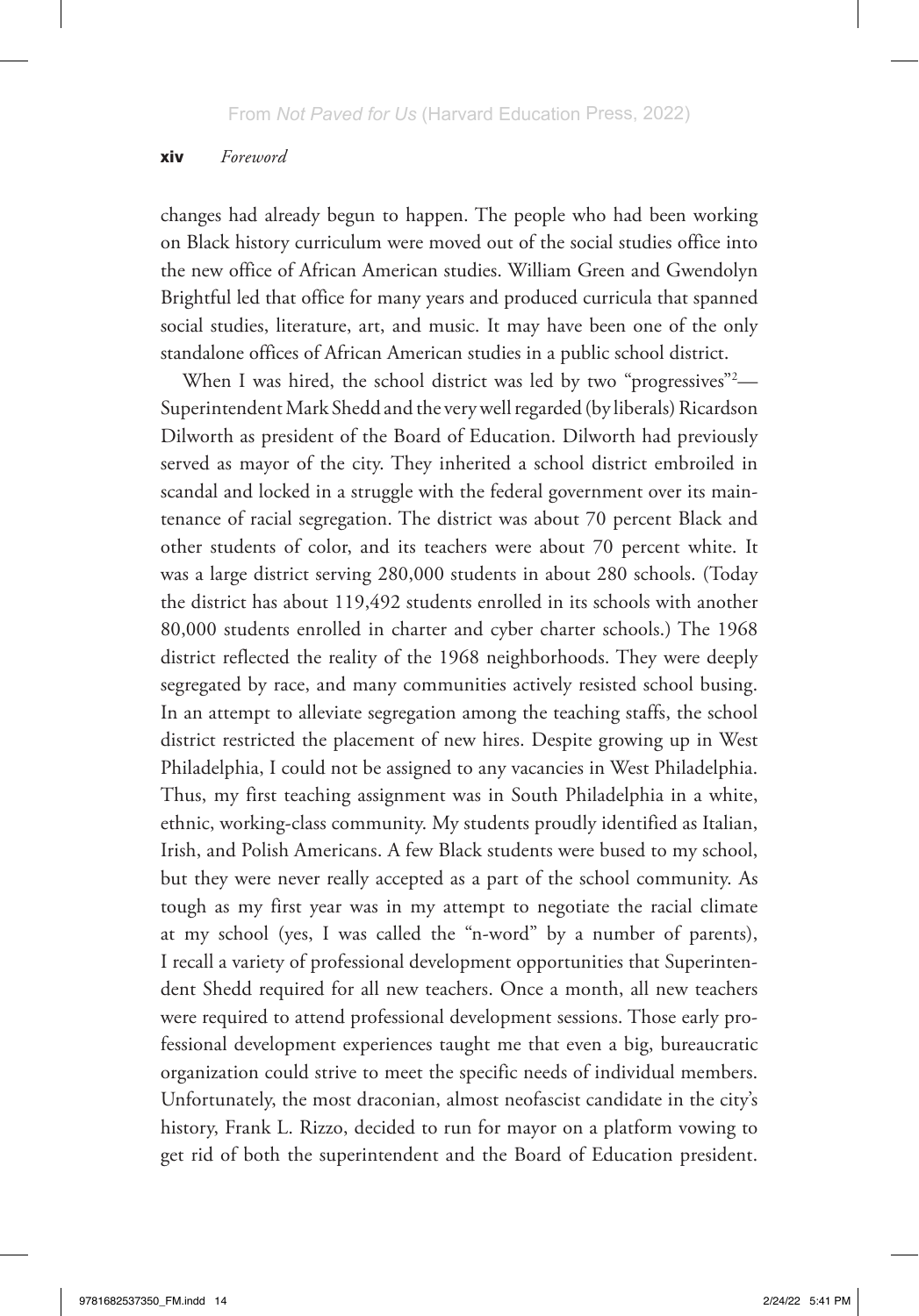His win signaled the move away from progressive reform ideas in the schools to what was known as the "back to basics" movement.

I spent ten years as a teacher in the School District of Philadelphia. During that time, I had various roles—classroom teacher, reading specialist, and social studies consultant. I also had an opportunity to watch the various political moves and scandals that emerged in the district. After the firing of Mark Shedd came the appointment of Matthew Costanzo (who incidentally was my brother's eighth-grade math teacher) as superintendent, the firing of Costanzo as he lay flat on his back in the hospital, the hiring of Michael Marcase (who was an industrial arts teacher at my high school), and the issue of his having received a doctoral degree via what was then a correspondence school. Later, Marcase came under federal investigation for having district maintenance personnel work on his New Jersey shore vacation home.

While the superintendency seemed in turmoil, *Philadelphia Magazine* wrote an exposeé on the Board of Education sometime in the early 1970s. Unlike most municipalities, Philadelphia has an appointed school board of nine members. The appointments are made by the mayor, and historically major political donors and interest groups have lobbied for specific appointments. The magazine article revealed that the board, at that time comprise primarily of white men, had at least one member who did not even live in the city. He operated a dental practice in Philadelphia but lived in New Jersey.

Although the board members do not receive a salary, there were many perks. For the nine board members, the school district purchased eleven Chrysler New Yorkers and hired nine chauffeurs at a salary greater than that of a beginning teacher. When asked why eleven cars for nine people, the board president insisted that there must be an available car in case one or two were out of commission. An audit revealed that a frequent destination for the cars was Atlantic City, where board members had "meetings" since apparently there was no place to meet in the City of Philadelphia. Each board member was given an American Express corporate card, and the audit of those bills also showed extravagant dinners and entertainment expenses at the New Jersey shore. A climate of corruption is something that Philadelphians have grown accustomed to, and it was so entrenched that it is difficult to see how schools could ever improve.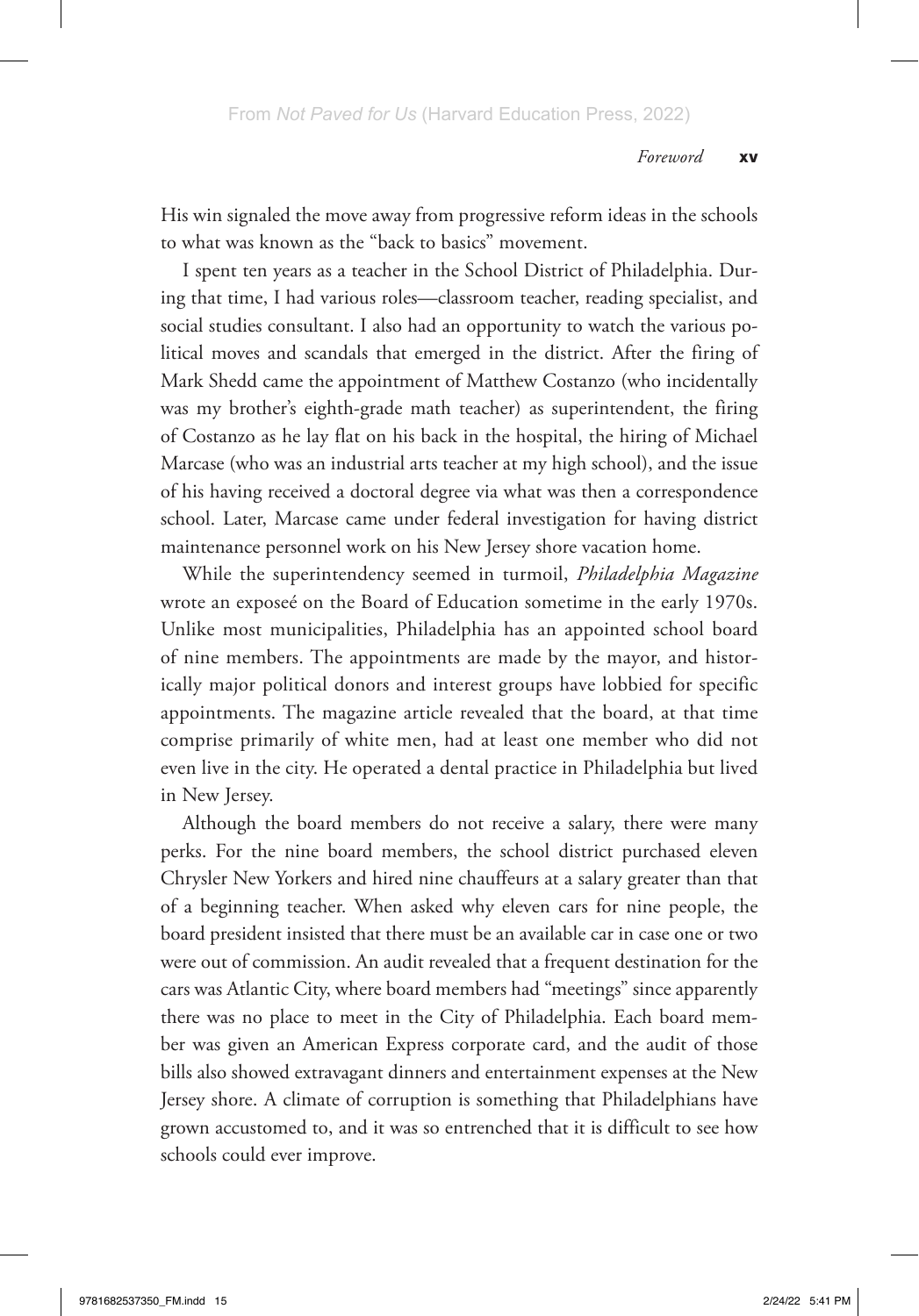## xvi*Foreword*

The work of this volume is to describe what has transpired in Philly schools since 1967, through the 1980s when a Black woman, Constance Clayton, took the reins, followed by a series of "reformers." Although I knew Dr. Clayton (she was the head of early childhood education when I was a social studies consultant), I was no longer living in Philadelphia when she became superintendent. I worked in Philadelphia through two teachers' strikes and the clash of the mayor and the teachers' union representatives. I witnessed the district struggle with white flight and a shrinking tax base. I watched from the other side of the country as the district bounced from one scandal to the next. As a graduate student, I began to look at big school districts from another vantage point. I could see that San Francisco, Oakland, Los Angeles, Houston, and Chicago shared some unfortunate similarities with Philadelphia.

Big urban districts all seem to be drowning in bureaucracy, and as a consequence they are rarely nimble. Each of them grapples with rapidly changing demographics—becoming more Black and Brown not just because of birth rates but also because white families began seeking nonpublic options. In San Francisco, for example, the overall city population is about 45 percent white, but the public school population in the city is only 15 percent white. The white community is deserting the urban public schools both physically and in terms of economic support. The moves toward charter schools and choice also represent an attempt to appease white families, but often the largest users of these options are Black and Brown families. White families choose to leave cities altogether and find what they want in suburban districts.

For me, the saddest part of deteriorating support for public schools is the loss of the vision of the schools as democratizing and equalizing agencies that had the possibility of fostering social mobility. My generation, the baby boomers, may have been the last that realized the full benefits of public schooling in big cities. When we graduated from high school, we entered a robust economy bolstered by Lyndon Johnson's Great Society. We became the generation that was able to take advantage of the work of civil rights struggles and a nation that showed some level of remorse for horrific way it had treated its citizens of color, especially those who were Black, Latinx, and Indigenous. I had high school friends who decided not to attend college but were able to get good jobs that would eventually support families and allow them to purchase homes and cars. In short, their high school diplomas meant a ticket to